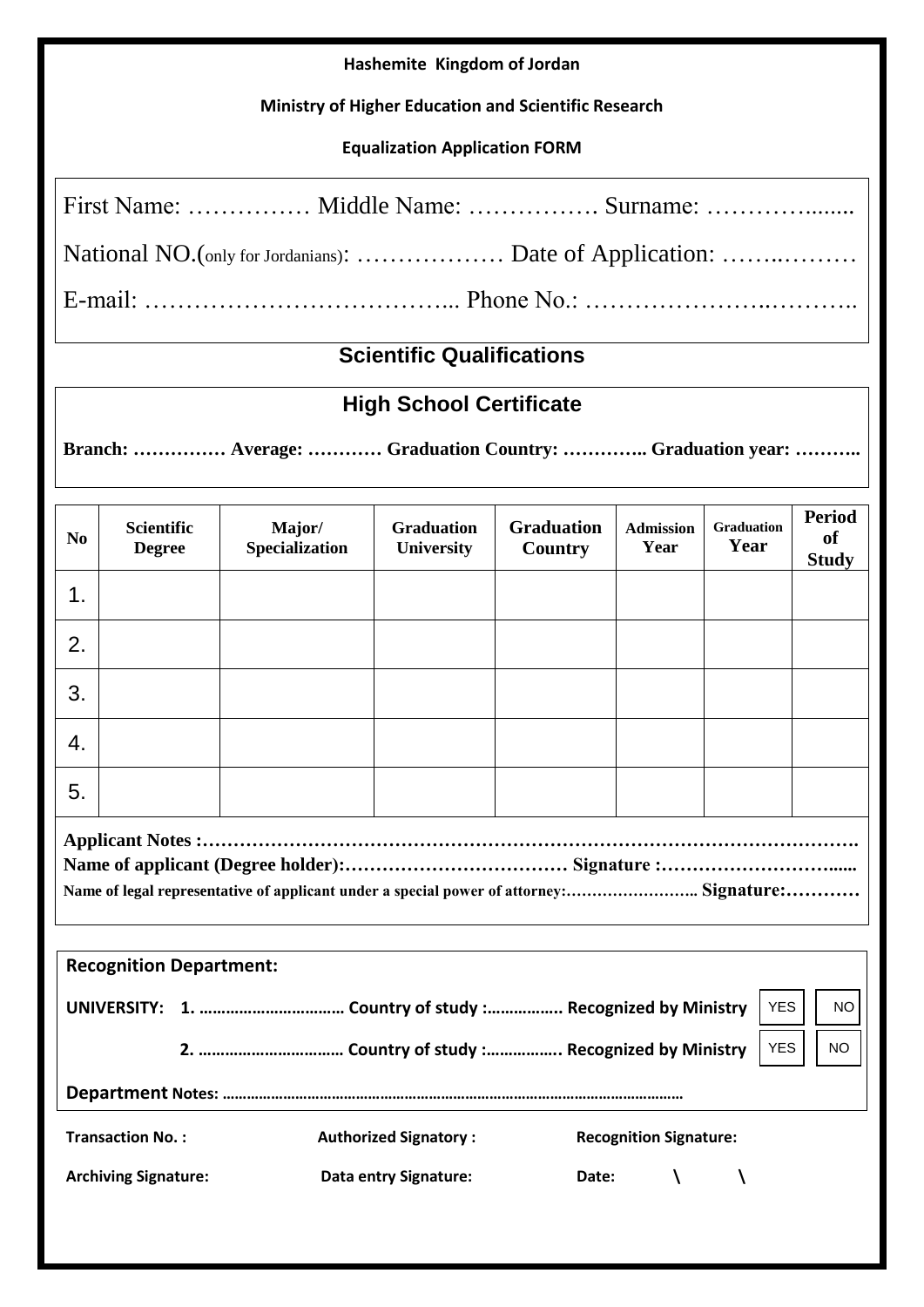#### **Ministry of Higher Education and scientific Research**

**Proof of residency in the country of study**

| No. of<br><b>Trips</b> | Date of arrival<br>into the<br>country of<br>study(D/M/Y)<br>entry stamp to<br>the country of | Transit area in<br>the country of<br>study (airport,<br>seaport, Land<br>Border) | Page<br>number<br>in the<br>passport | Date of Departure<br>the country of<br>study (airport<br>, seaport,<br>Land Border)<br>(D./M./Y.)<br>departure stamp | <b>Transit</b><br>area<br>(airport,<br>seaport,<br><b>Border</b> in<br>the<br>country of | Page<br>number<br>in<br>passport | Length of stay in the<br>country of study for each<br>trip |      |     |
|------------------------|-----------------------------------------------------------------------------------------------|----------------------------------------------------------------------------------|--------------------------------------|----------------------------------------------------------------------------------------------------------------------|------------------------------------------------------------------------------------------|----------------------------------|------------------------------------------------------------|------|-----|
|                        | study                                                                                         |                                                                                  |                                      | to the country of<br>study                                                                                           | study)                                                                                   |                                  | Year                                                       | Mon. | Day |
| $\mathbf{1}$ .         |                                                                                               |                                                                                  |                                      |                                                                                                                      |                                                                                          |                                  |                                                            |      |     |
| 2.                     |                                                                                               |                                                                                  |                                      |                                                                                                                      |                                                                                          |                                  |                                                            |      |     |
| 3.                     |                                                                                               |                                                                                  |                                      |                                                                                                                      |                                                                                          |                                  |                                                            |      |     |
| 4.                     |                                                                                               |                                                                                  |                                      |                                                                                                                      |                                                                                          |                                  |                                                            |      |     |
| 5.                     |                                                                                               |                                                                                  |                                      |                                                                                                                      |                                                                                          |                                  |                                                            |      |     |
| 6.                     |                                                                                               |                                                                                  |                                      |                                                                                                                      |                                                                                          |                                  |                                                            |      |     |
| 7.                     |                                                                                               |                                                                                  |                                      |                                                                                                                      |                                                                                          |                                  |                                                            |      |     |
| 8.                     |                                                                                               |                                                                                  |                                      |                                                                                                                      |                                                                                          |                                  |                                                            |      |     |
| 9.                     |                                                                                               |                                                                                  |                                      |                                                                                                                      |                                                                                          |                                  |                                                            |      |     |
| 10.                    |                                                                                               |                                                                                  |                                      |                                                                                                                      |                                                                                          |                                  |                                                            |      |     |

**\*\*If trips more than (10) please use another form\*\***

**Note :1 - every student must bring the original passports used during his/her study period and copies of them. In case the student doesn't have the passports, he/she has to bring a duly authenticated document from the Borders and Residence Department.**

**2-For Palestinian students, they have to bring the green /yellow cards.**

#### **Important Notes :**

**1. US academic degrees must be authenticated first form AMIDEAST/Jordan and then from the Ministry of Higher Education and Scientific Research**

**2. British academic degrees must be authenticated first by British council and then from the Ministry of Higher Education and Scientific Research**

**3.The student has the right of appeal against the equalization decision within(60) days from the date of receipt of the decision**

**4. If the request form is not submitted by the applicant (degree holder) , a special power of attorney should be presented by his/her representative**

**\* If it turns out that the applicant has applied previously equalization of the same degree ,his application will be considered void and no fees paid shall be reimbursed, Legal and administrative action shall be taken in this regard.** 

## Approval

**I approve that all information is correct and codified identical to the dates of the seals installed in the passport and I take all legal and administrative responsibility Applicant's name: ………………………..…………. Signature: ………………………..….. Date: ….…/……../……….**

**Representative of applicant under a special: ………….……..……… Signature: …………..Date: ……/……./……**

| <b>Use by Section</b>                         |                  |  |  |  |
|-----------------------------------------------|------------------|--|--|--|
| <b>Second checker</b><br><b>First checker</b> |                  |  |  |  |
| <b>Name</b>                                   | <b>Name</b>      |  |  |  |
| <b>Signature</b>                              | <b>Signature</b> |  |  |  |